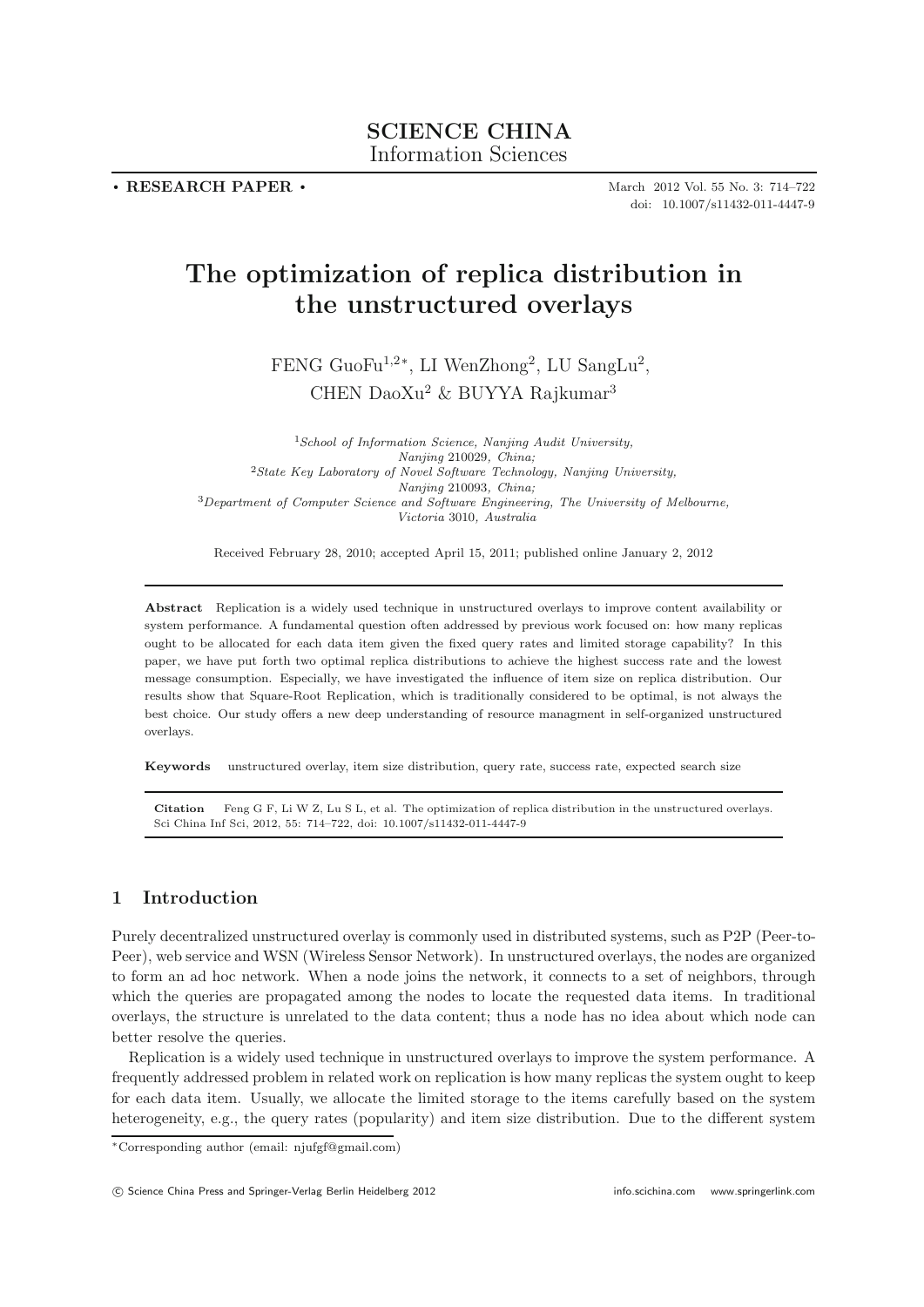objectives, the final optimal replica distributions are different and sometimes they are incompatible. For example, success rate may be very low when the system achieves the lowest message consumption.

One of the most elegant and widely recognized methods is the Square-Root Replication (SRR) proposed by Cohen and Shenker [1]. Cohen and Shenker define search size as the number of probed nodes before the query is resolved. They argue that for a fixed network and a set of data items, in an optimal solution for minimizing the expected search size, the number of replicas of an item ought to be proportional to the square root of its global query rate and be proportional to its item size.

However, our study shows that there are two drawbacks in Square-Root Replication. Firstly, the viewpoint that the number of replicas ought to be proportional to the item size is a bit unrealistic. Intuitively, the number of replicas has an inverse relationship with the item size in order to utilize the storage effectively. Secondly, the objective to minimize the message consumption is not sufficient for a high system performance because it may decrease the content availability. Then both success rate and search size should be taken into consideration in the design of overlays.

In this paper, we have put forth two optimal replica distributions to achieve the highest success rate and the lowest message consumption. Especially, we have studied the influence of item size on the replica distribution. Contributions of this paper include:

(1) We put forward an optimal replica distribution in terms of expected search size.

(2) We put forth a replica distribution to achieve the highest success rate.

(3) Item size is taken into account in the optimizations. When the items have the equivalent size, our conclusion is in accord with the traditionally optimal distribution SRR.

(4) We synthesize these two different objectives and finally offer a compromised advice on the overlay design.

(5) Our analysis and simulation results show that the distribution of SRR, which is traditionally considered to be optimal, is not always the best choice in the self-organized unstructured overlays.

This paper is organized as follows. Section 2 provides some related work on optimization of replication in unstructured overlays. Section 3 presents the model and problem definition. Two replica distributions in terms of expected search size and success rate are put forth in Section 4 and Section 5 respectively. In Section 6, we have carried out simulations to validate our analysis. Finally, Section 7 concludes our paper.

## **2 Related work**

Replication is often used in unstructured overlays to improve the system performance. Among all the prior work on replication, the problem of replica distribution is often addressed. If we take the heterogeneity factors in item size and request rate into account and allocate a proper number of replicas (i.e., the storage space) for each item, the system performance, such as success rate and expected search size, is expected to be improved when the system storage capability is fixed [2–4]. The related work shows that the replica distribution has different effects on the system performance from many aspects and consequently the optimal replica distributions are different when we set different objectives to optimize.

Among related replica distributions, Uniform Replication, Proportional Replication, Square-Root Replication and Logarithmic Replication are usually used [5, 6]. In Uniform Replication, all the items have the same replicas, while in Proportional Replication the number of replicas of an item is proportional to its request rate. In Square-Root Replication and Logarithmic Replication, the number of replicas of an item is proportional to the square-root of request rate and the logarithm of request rate respectively.

The expected search size means the network bandwidth consumption during the searches. Since the statistics about Gnutella shows that the search consumes 40% bandwidth of the whole application, it is of great necessity to minimize the expected search size by the optimization of replica distribution<sup>1)</sup>. Cohen and Shenker [1] have examined Uniform Replication and Proportional Replication. The results show that these two replications have the same effect in minimizing the expected search size. Further,

<sup>1)</sup> Goldman A. Building a better P2P delivery system, 2003, available: http://www.isp-planet.com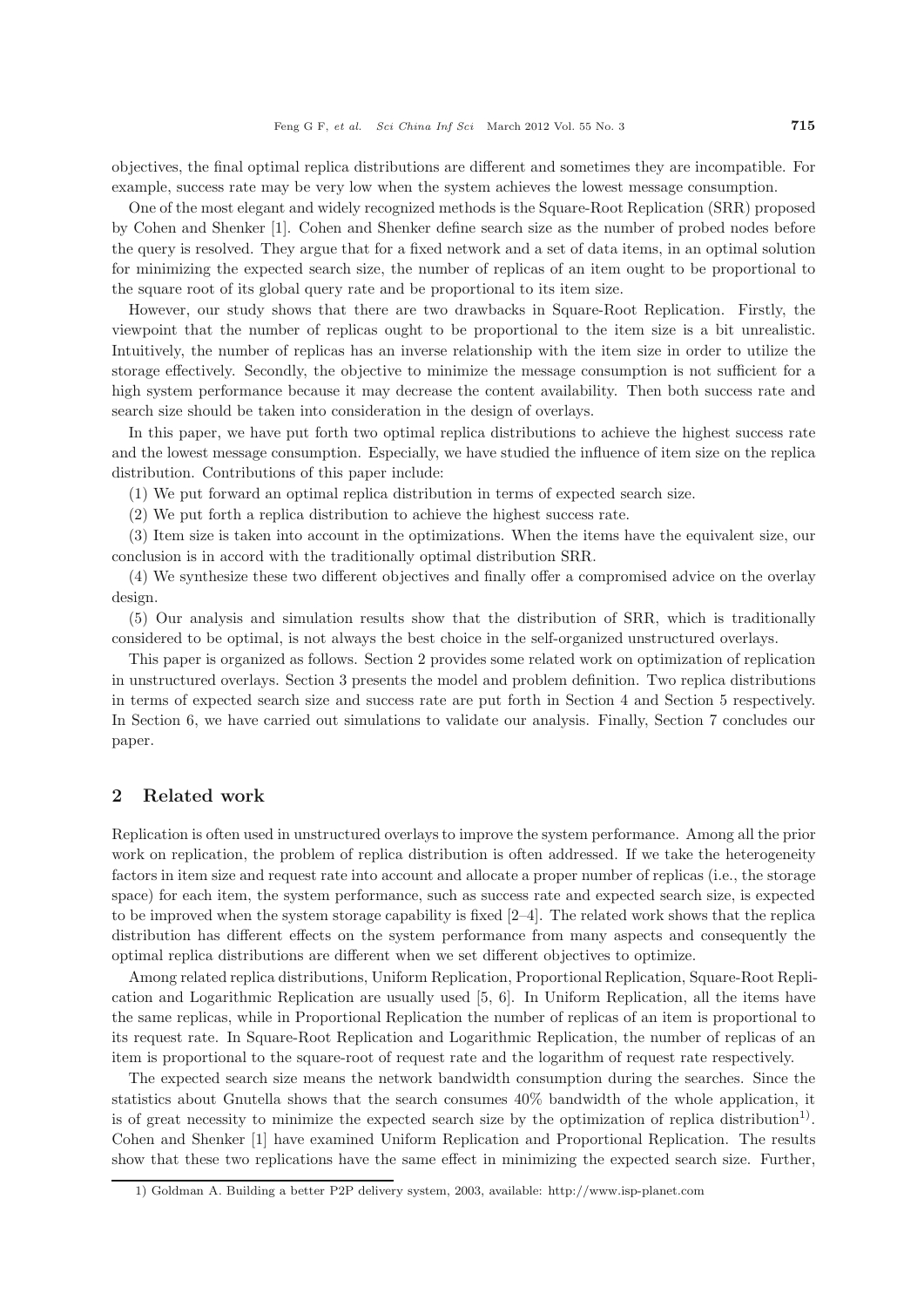Square-Root Replication, which can bring the minimum expected search size, is put forward. Moreover, Cohen and Shenker argue that the number of replicas of an item ought to be proportional to its size to minimize the expected search size, but they did not demonstrate its validity.

However, we have found that Square-Root Replication is not always the best choice. The viewpoint that the number of replicas ought to be proportional to the item size is unrealistic. Intuitively, the number of replicas has an inverse relationship to the item size in order to utilize the storage effectively because all the searches have the equal efficacy in terms of satisfying the users' queries despite of the item size.

Simultaneously, there are some researchers paying much attention to the improvement of success rate through the proper replica distribution. Feng et al. [7] studied the influence of overlay structure on the content availability in the unstructured overlay with the routing method of Random Walks, and verified that the success rate of an item is a function of the number of randomly deployed copies. And finally ref. [7] proposes a logarithmic distribution achieving the highest success rate, where the number of replicas of an item is a logarithmic function of its query rate. But this Logarithmic Replication ignores the influence of item size on the replica distribution.

However, it must be pointed out that replica distribution has different effects on the system performance from many aspects. Neither the objective to minimize the expected search size nor the objective to maximize the success rate is enough for a high performance system. For example, Square-Root Replication can bring us the lowest expected search size but perhaps it decreases the content availability; Logarithmic Replication can lead to the highest success rate but it may result in the waste of network bandwidth. Then both factors of success rate and expected search size should be taken into consideration in the optimizations. In this paper, two replica distributions are put forth to achieve these two different objectives respectively, and then a compromise between them is made for the practicable applications.

Moreover, many researchers work on distributed replication, mainly elaborating the replication problems of when, where and how many according to different objectives and different application environments [8–12]. Shmoys et al. [10] propose a proportional replication, in which the number of replicas of an item is proportional to its request rate. This distribution is optimal in terms of the consumed network bandwidth per download, and simulations show that local storage management algorithms like LRU automatically achieve near-proportional replication. The research in [8] shows that for an overlay with a random graph topology where item replicas are uniformly distributed, the hop distance to a replica of an item is logarithmic in the number of replicas. This conclusion educes that flooding-based search time is optimized when the number of replicas is proportional to request rates. However, the focus in this paper is unstructured overlay with routing algorithm of Random Walks, but not flooding.

## **3 The model of unstructured overlay**

We assume that the overlay is composed of N nodes. All the nodes belong to a single strongly connected random gragh topology with bidirectional interconnections. Since it is infeasible for a node to store all the addresses of other nodes in a large network, a node only stores a subset and the remaining nodes are reached via the neighbor nodes. When a node requests an item, a search for the item is triggered and other neighbor nodes relay the query if the item is not available locally. Every node shares a uniform storage capacity c to improve the system performance.

There are m distinct items with the size  $v(v_1, v_2, v_3, \ldots, v_m)$  in the overlay. Any item has more than one copy in the system. They are randomly distributed among the overlay. Each item has a query rate associated with it, reflecting users' interest. The query rate vector  $q(q_1, q_2, q_3, \ldots, q_m)$  takes the form  $q_1 \geq q_2 \geq q_3 \cdots \geq q_m$  with  $\sum_{i=1}^m q_i = 1$ . The query rate  $q_i$  is the fraction of all queries that are issued for the *i*th item.  $r_i$  denotes the number of copies of the *i*th item (including the original object). The distribution is represented by a vector  $r(r_1, r_2, r_3, \ldots, r_m)$ . A replication strategy is a mapping from the query rate distribution q and item size distribution  $v$  to the replica distribution  $r$ . The problem addressed in this paper is how to find a proper mapping from the query rate distribution  $q$  and item size distribution  $v$  to the replica distribution  $r$  to minimize the expected search size or to maximize the success rate.

We assume that the nodes randomly issue queries, i.e., every item has the same chance to be issued in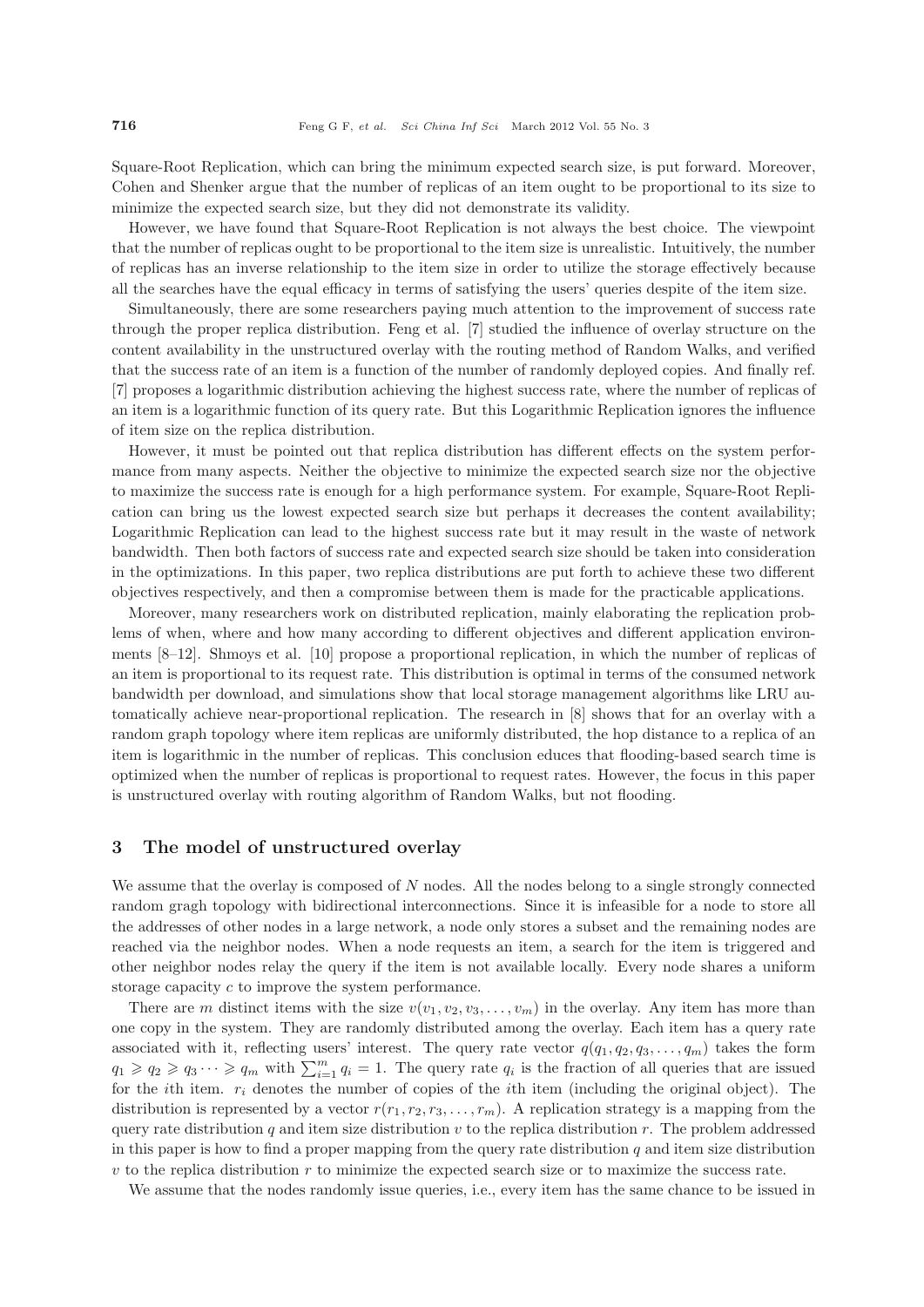each search. We adopt the routing algorithm of Random Walks [5, 13] to propagate the queries among the overlay. Each walker continues to go forward until the requested item is found or path length reaches TTL. In this paper, L represents TTL and the number of walkers is 1 since every walker is independent of others. Then the expected search size A can be expressed as

$$
A = ls + L(1 - s),\tag{1}
$$

where  $l$  is the expected search size of the successful searches, and  $s$  denotes the search success rate.

## **4 Minimizing expected search size**

**Theorem 4.1.** In the optimal replica distribution in terms of expected search size, the number of replicas of an item is proportional to the square root of  $q_i$ , and inversely proportional to the square root of  $v_i$ .

Since the data items are randomly distributed among the overlay, the average number of probed peers before a copy of item  $i$  is found is given by

$$
h_i = N/r_i. \tag{2}
$$

Then our optimization problem can be defined as

$$
\begin{aligned} \text{Objective:} \quad & \text{Min} \sum_{i=1}^{m} q_i N / r_i \\ \text{s.t.} \sum_{i=1}^{m} r_i v_i = Nc. \end{aligned} \tag{3}
$$

We construct the Lagrange function,

$$
L(r_1, r_2, \dots, r_m) = \sum_{i=1}^{m} q_i N/r_i + \lambda \left( Nc - \sum_{i=1}^{m} r_i v_i \right),
$$
\n(4)

where  $\lambda$  is a constant.

Letting  $dL/dr_i = 0$ , we obtain

$$
r_i = \sqrt{Nq_i/\lambda v_i}, \quad i = 1, 2, \dots, m. \tag{5}
$$

By substituting Eq.  $(5)$  in Eq.  $(3)$ , we obtain

$$
\sqrt{N/\lambda} \sum_{j=1}^{m} \sqrt{q_j v_j} = Nc,\tag{6}
$$

$$
\lambda = \left(\sum_{j=1}^{m} \sqrt{q_j v_j}\right)^2 / Nc^2.
$$
\n(7)

Substituting Eq.  $(7)$  in Eq.  $(5)$ , we obtain

$$
r_i = Nc\sqrt{q_i/v_i} / \sum_{j=1}^{m} \sqrt{q_j v_j}.
$$
\n(8)

Eq. (8) is the optimal distribution under the heterogeneous environment with different item sizes and different query rates. It shows that  $r_i$  is inversely proportional to the square root of item size, which agrees well with our intuition. In the following, we denote this optimal replica distribution in terms of search size by SRRR (square root reciprocal replication).

However, Cohen and Shenker argue that

$$
r_i = Ncv_i\sqrt{q_i}/\sum_{j=1}^{m} v_j\sqrt{q_j}, \quad i = 1, 2, ..., m.
$$
 (9)

More interestingly, when the items have the equivalent size, these two solutions are of the same distribution.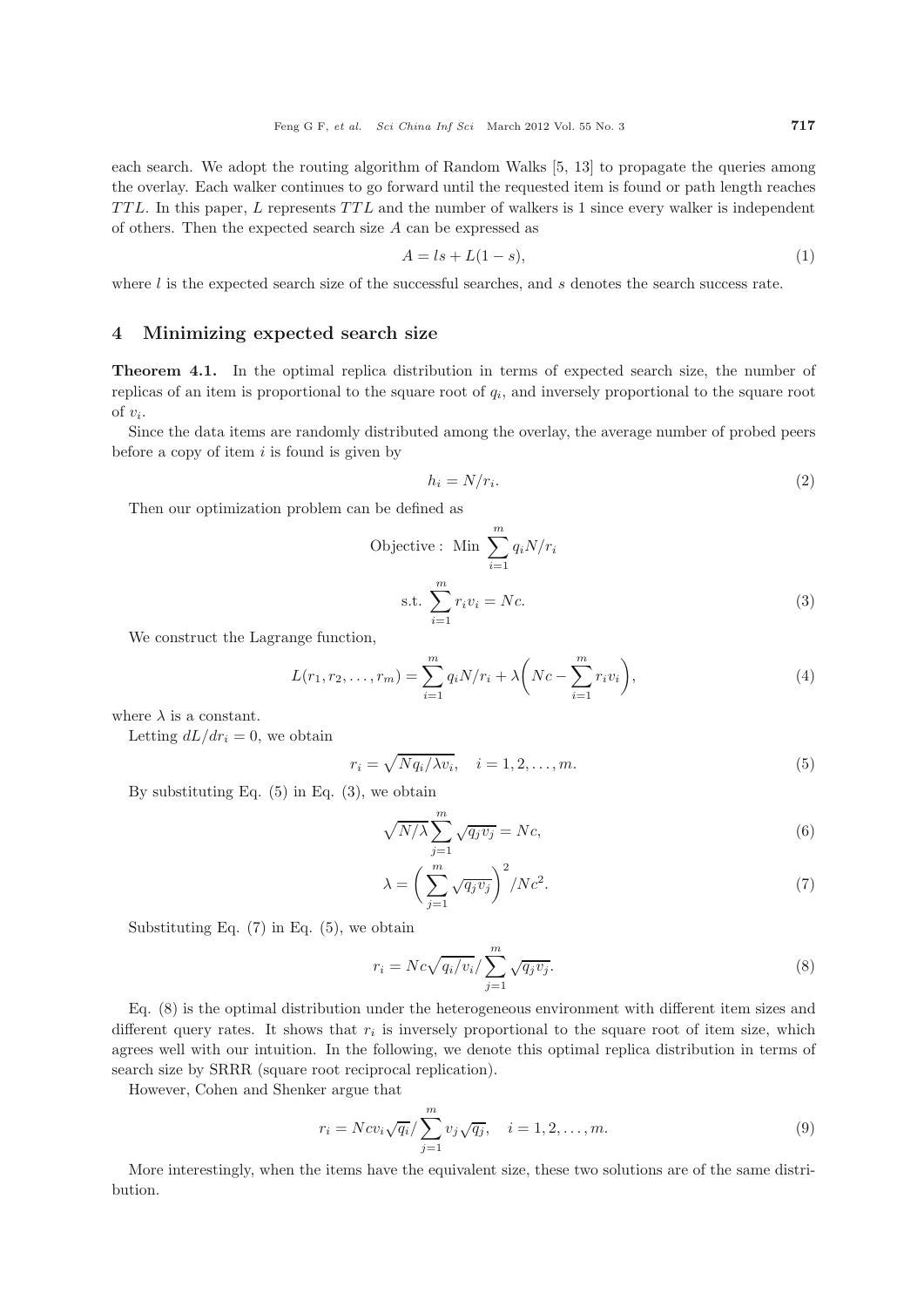## **5 Maximizing success rate**

**Theorem 5.1.** In the optimal replica distribution in terms of success rate, the number of replicas of an item  $r_i$  is a logarithmic function of  $v_i/q_i$ .

Firstly we assume that there is only one item in the system. Here we define  $n_i$  as the average number of covered peers. Namely  $n_i$  means the average number of peers whose requests are definitely satisfied after i copies are randomly deployed in the overlay. According to the study in  $[7]$ ,

$$
n_i = N(1 - T^i),\tag{10}
$$

where T stands for  $(N - L)/N$  and L denotes TTL.

For the reason that every peer has the same probability to issue a query in each search, the success rate s from i copies is the ratio of covered peers to all the peers:

$$
s = n_i/N = 1 - T^i.
$$
 (11)

Since there are  $r_i$  copies of item i in the system, the success rate of item i is

$$
s_i = 1 - T^{r_i}.\tag{12}
$$

Accordingly the success rate gain from item  $i$  is

$$
s_i' = q_i s_i = q_i (1 - T^{r_i}).
$$
\n(13)

Since the success rate of an item is independent of others, the overall success rate  $S$  is the gain sum from all the items:

$$
S = \sum s_i' = \sum_{i=1}^{m} q_i (1 - T^{r_i}).
$$
\n(14)

Then our question can be transformed into the optimization:

$$
\begin{aligned} \text{Objective: } \max \sum_{i=1}^{m} q_i (1 - T^{r_i}) \\ \text{s.t. } \sum v_i r_i = cN. \end{aligned} \tag{15}
$$

We construct the Lagrange function  $L$ ,

$$
L(r_1, r_2, \dots, r_m) = \sum_{i=1}^{m} q_i (1 - T^{r_i}) + \lambda \left( cN - \sum_{i=1}^{m} v_i r_i \right),
$$
\n(16)

where  $r_1, r_2, \ldots, r_m$  are variables and  $\lambda$  is a constant.

Let  $dL/dr_i = 0$ . Then

$$
\begin{cases}\nq_1 T^{r_1} \ln T - \lambda v_1 = 0, \\
q_2 T^{r_2} \ln T - \lambda v_2 = 0, \\
\vdots \\
q_m T^{r_m} \ln T - \lambda v_m = 0,\n\end{cases}
$$
\n(17)

$$
\left(\frac{q_m}{m} - \lambda v_m - 0\right)
$$
\n
$$
\lambda = \frac{\lambda}{m} \left[\frac{\ln T + 1}{v_i / q_i}\right]
$$
\n(10)

$$
r_i = \log_T^{\lambda} - \log_T^{\ln T} + \log_T^{(v_i/q_i)},
$$
\n
$$
\log_T^{\lambda} - n + \log_T^{\ln T} - \log_T^{(v_i/q_i)}.
$$
\n(18)

$$
\log_T^{\lambda} = r_i + \log_T^{\ln T} - \log_T^{(v_i/q_i)},\tag{19}
$$

where  $i = 1, 2, 3, ..., m$ .

$$
v_i \log_T^{\lambda} = v_i (r_i + \log_T^{\ln T} - \log_T^{(q_i/v_i)}).
$$
\n(20)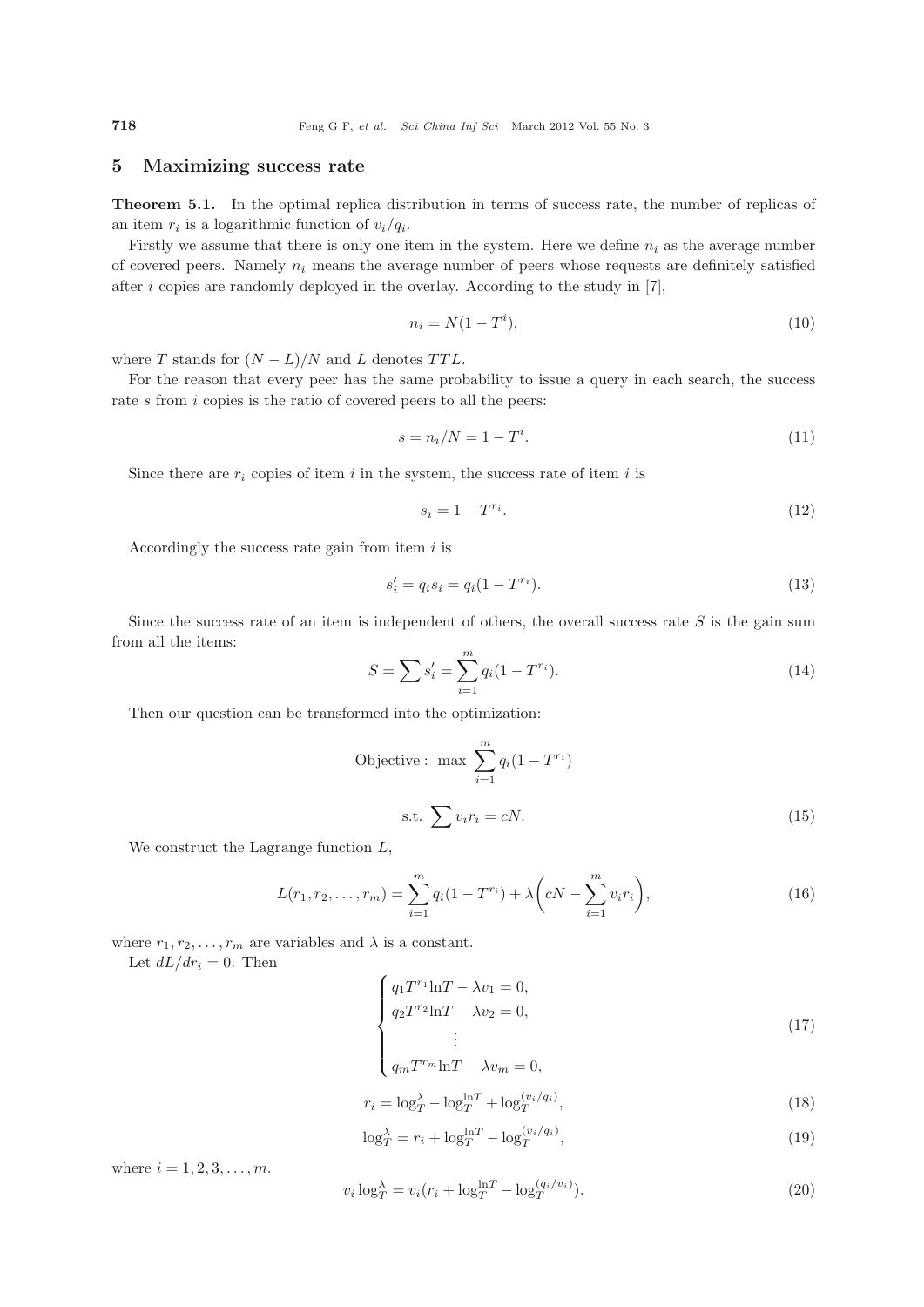Calculating the sum of both sides of Eq. (20) for  $i = 1, 2, \ldots, m$ . We have

$$
\log_T^{\lambda} \sum_{i=1}^m v_i = \sum_{i=1}^m (v_i (r_i + \log_T^{\ln T} - \log_T^{(v_i/q_i)})),
$$
\n(21)

$$
\log_T^{\lambda} = cN / \sum v_i + \log_T^{\ln T} - \sum_{i=1}^{m} (v_i \log_T^{(v_i/q_i)}) / \sum v_i.
$$
 (22)

Substituting Eq. (22) in Eq. (19), we can get the final answer to the optimization:

$$
r_i = cN/\sum v_j - \sum_{j=1}^{m} (v_j \log_T^{(v_j/q_j)})/\sum v_j + \log_T^{(v_i/q_i)}, \qquad (23)^2)
$$

where i equals to  $1, 2, \ldots, m$ .

The solution shows that in the optimal replica distribution in terms of success rate,  $r_i$  is a logarithmic function of  $v_i/q_i$ . In the following, we denote this optimal replica distribution in terms of success rate by Log (logarithmic replication).

## **6 Simulations**

#### **6.1 Simulation settings**

Our simulator is implemented using  $C++$ . The Waxman model [14] is used to generate the initial random graph topology. The network has 10k peers with the average degree of 8 and during the network lifetime the average degree is fixed. There are 240 distinct items, and no same replica at any peer. The item size is a random number from 0.1 to 1.9 with the average value of 1.0. Their query rates come from the snapshot of PPStream (Comprehensive Channel, August 4th,  $2007)^3$ ). Here the query rate of an item is defined as the ratio of its viewers to all the online viewers. In each search, we randomly select a peer to issue queries. In Random Walks, the number of walkers  $w$  is set to 1, since the walkers are independent of others without message exchange. The parameters and their default values are listed in Table 1.

In this paper the expected search size and success rate are considered to be our main metrics to evaluate the system performance.

## **6.2 Simulation results**

Figure 1 is the curve of expected search size versus TTL. Both expected search size of SRRR and SRR grow with the increase of TTL. This is because the originally failed walkers continue to look for the requested items after TTL rises while the originally successful searches consume the same messages despite the rise of TTL. Figure 1 shows that  $SRR$  is worse than  $SRR$ , which means that  $SRR$  spends more network bandwidth on searches than *SRRR. SRR* consumes 15.8% messages more than *SRRR* when  $TTL$  equals 100 and  $c$  equals 5.

Figure 2 is the curve of expected search size versus storage capability. When the system augments the storage capability and every item has more copies in the system, the walkers can find the requested items and finish the searches in advance. Therefore, as displayed in Figure 2, the expected search size in both SRR and SRRR drops as the storage capability of the system rises.

There is no surprise that SRRR is better than SRR in terms of expected size, as displayed in Figure 1 and Figure 2. SRRR has been proven to be optimal in Section 4 as far as the search size is concerned. It can use the storage capability effectively to decrease the expected search size.

Moreover, intuitively, we do not think  $SRR$  is optimal. To obtain the same expected search size, the items with smaller size evidently consume less storage. Therefore, considering the limited storage capabi-

<sup>2)</sup> It is necessary to note that the copy number  $r_i$  of some unpopular items may be negative when  $cN$  is relatively small. Then we can set the copy number of these items to be zero, and recalculate the distribution ignoring items with negative copies.

<sup>3)</sup> http://www.ppstream.com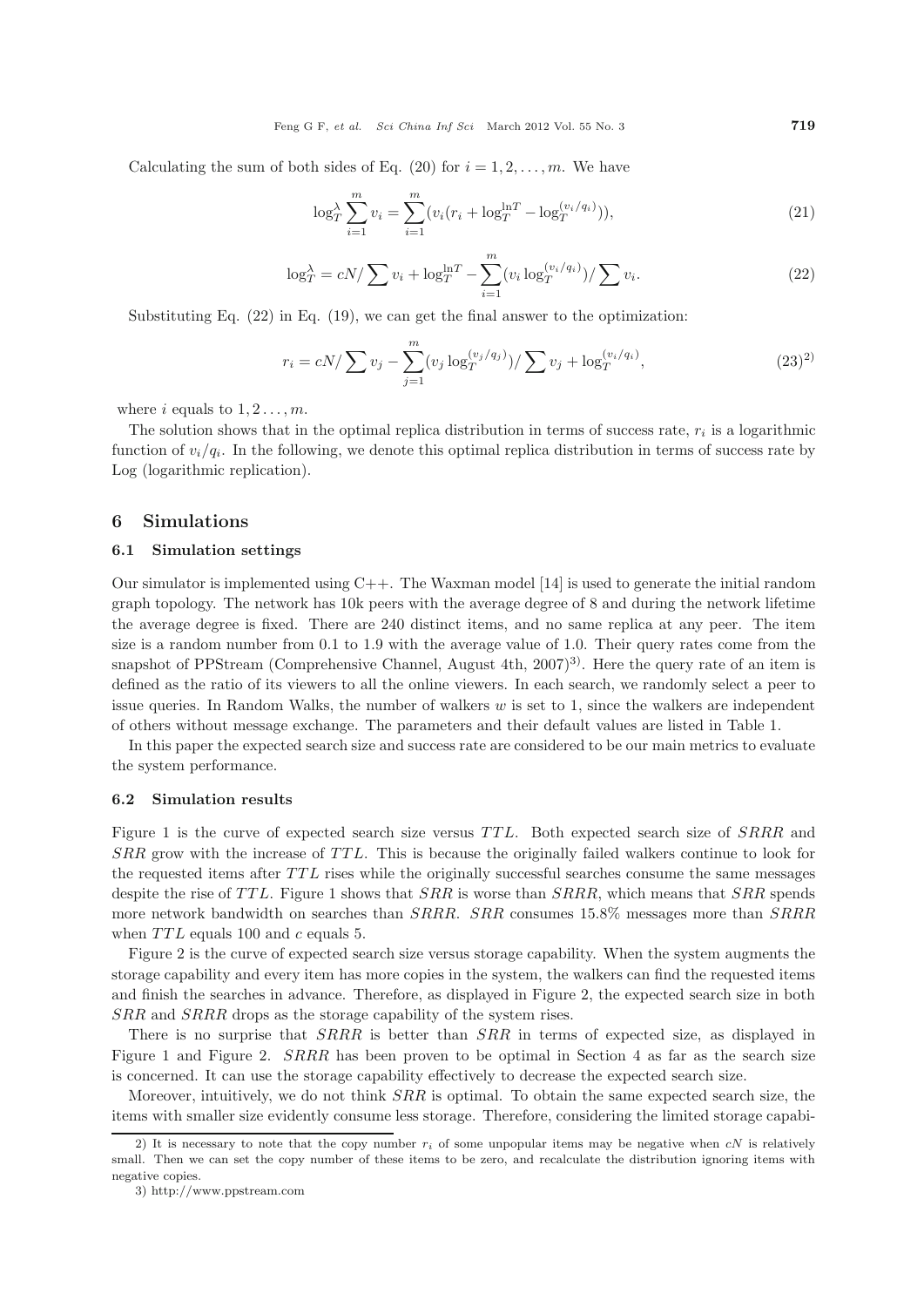| Parameter                       | Default value            |
|---------------------------------|--------------------------|
| Number of peers                 | 10000                    |
| Routing algorithm               | Random Walks             |
| Random graph                    | Waxman model             |
| Number of connections           | 40000                    |
| Number of items                 | 240                      |
| Storage capability per peer $c$ | 5                        |
| TTL                             | 50                       |
| Item size                       | randomly from 0.1 to 1.9 |





**Figure 1** Expected search size comparison of different replica distributions under different  $TTL$ , where  $c = 5$ .



**Figure 3** Success rate comparison of different replica distributions under different  $TTL$ , where  $c = 5$ .



**Figure 2** Expected search size comparison of different replica distributions under different storage capability, where *TTL*=50.



**Figure 4** Success rate comparison of different replica distributions under different storage capability, where *TTL*=50.

lity, we should allocate more storage to the items with small size to decrease the search size effectively. Accordingly, the items with larger size should have fewer copies. This viewpoint agrees well with our solution, in which the number of replicas of an item is inversely proportional to the square root of the item size. Nevertheless SRR in [1] has not provided the related proof at this point.

Figures 3 and 4 are the comparison of success rate with different TTL and storage capability among three solutions. Both figures show that Log is better than the other two in terms of success rate. The result is not difficult to understand because Log is specially designed for the highest success rate and proven to be optimal in Section 5. On the other hand, since  $SRRR$  and  $SRR$  are designed to minimize the expected search size, they have the lower performance in success rate. The success rate of Log is 10.31% higher than that of  $SRR$  when TTL is 60 and c is 5. The success rate of Log is 12.95% higher than that of SRR when every peer shares a storage capability of 4 items and TTL equals 50.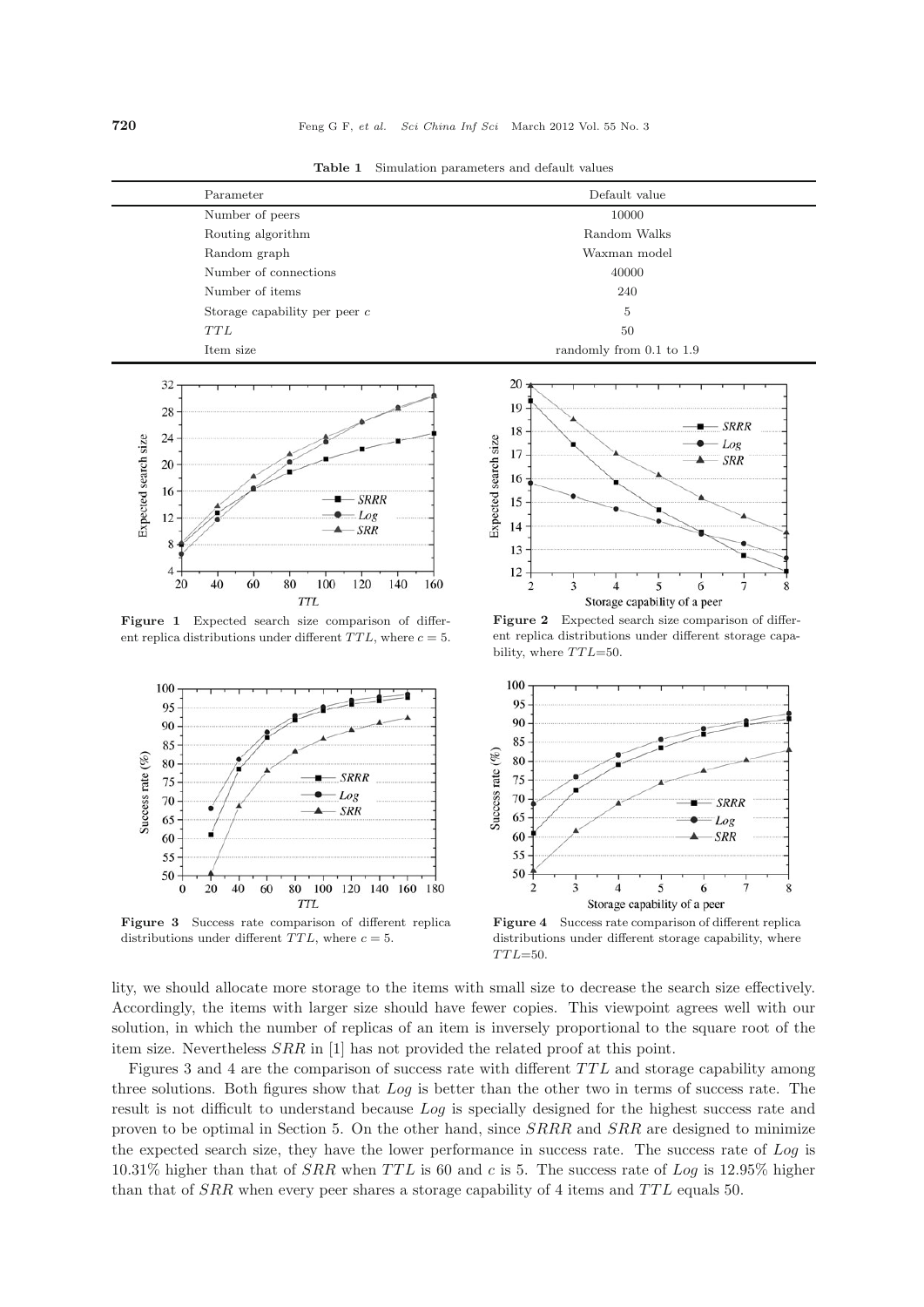#### **6.3 Result analysis and tradeoff**

Figures 1 and 2 show us that the expected search size of SRRR is larger than that of Log when TTL is small or the storage capability is tiny. This result contradicts with our previous conclusion that  $SRR$ is optimal. The reason behind the collision lies in the fact that the assumption of Eq. (2) does not hold completely when success rate is relatively low. Whereas when TTL is big or the storage is large, SRRR outperforms Log.

Further, as displayed in Figure 3 and Figure 4, success rate curve of SRRR is close to the Log curve when success rate is relatively high. Whereas when success rate is relatively low, Log achieves a better success rate.

Therefore, we can draw a conclusion supporting the realistic overlay design:

(1) If the system has a rigid requirement on success rate, Log is more suitable.

(2) If the system has a rigid requirement on the expected search size, we should adopt SRRR. Otherwise,

(3) Log is more suitable when the success rate is relatively low.

(4) When success rate is relatively high, we should adopt SRRR.

## **7 Conclusions**

This paper tries to resolve a question: given query rates, file size distribution and the fixed storage capability, what is the optimal allocation of the storage to the items? We usually have different answers to this question in terms of different objectives. This paper puts forth two allocations to achieve the lowest search size and the highest success rate respectively, and our simulations verify their validity. Finally, we make a tradeoff between them and draw a practicable conclusion to guide the overlay design: the allocation of Log is more suitable when the success rate is relatively low, while when success rate is relatively high we should adopt SRRR.

Simultaneously, our simulation results show that Square-Root allocation, which is traditionally considered to be optimal, is not always the best choice. Our fundamental results offer a new understanding of the resource management under the fully distributed systems. Moreover, although our conclusions are drawn under the background of P2P, they are also applicable to those fully distributed systems, whose resources are managed by means of the unstructured application-level overlays.

#### **Acknowledgements**

This work was supported by National Basic Research Program of China (Grant No. 2009CB320705), National Natural Science Foundation of China (Grant Nos. 60803111, 61073028, 61021062), and Jiangsu Natural Science Foundation (Grant Nos. BK2009396, BK2009100). The first author would like to thank Jiangsu Provincial Government and the CLOUD Laboratory for supporting and hosting his visit to University of Melbourne, Australia.

#### **References**

- 1 Cohen E, Shenker S. Replication strategies in unstructured peer-to-peer networks. In: Proceedings of ACM SIG-COMM'02. New York: ACM, 2002. 177–190
- 2 Leontiadis E, Dimakopoulos V V, Pitoura E. Creating and maintaining replicas in unstructured peer-to-peer systems. In: Proceedings of Euro-Par'06. Berlin: Springer-Verlag, 2006. 1015–1025
- 3 Saito Y, Shapiro M. Optimistic replication. ACM Comput Surv, 2005, 37: 42–81
- 4 Thampi S M, Sekaran K C. Survey of search and replication schemes in unstructured P2P networks. Network Protocols Algorithms, 2010, 2: 93–131
- 5 Lv Q, Cao P, Cohen E, et al. Search and replication in unstructured peer-to-peer networks. In: Proceedings of ICS'02. New York: ACM, 2002. 84–95
- 6 Goel S, Buyya R. Data replication strategies in wide area distributed systems. In: Qiu R, ed. Enterprise Service Computing: From Concept to Deployment. Hershey, Pennsylvania: Idea Group Inc, 2006. 211–241